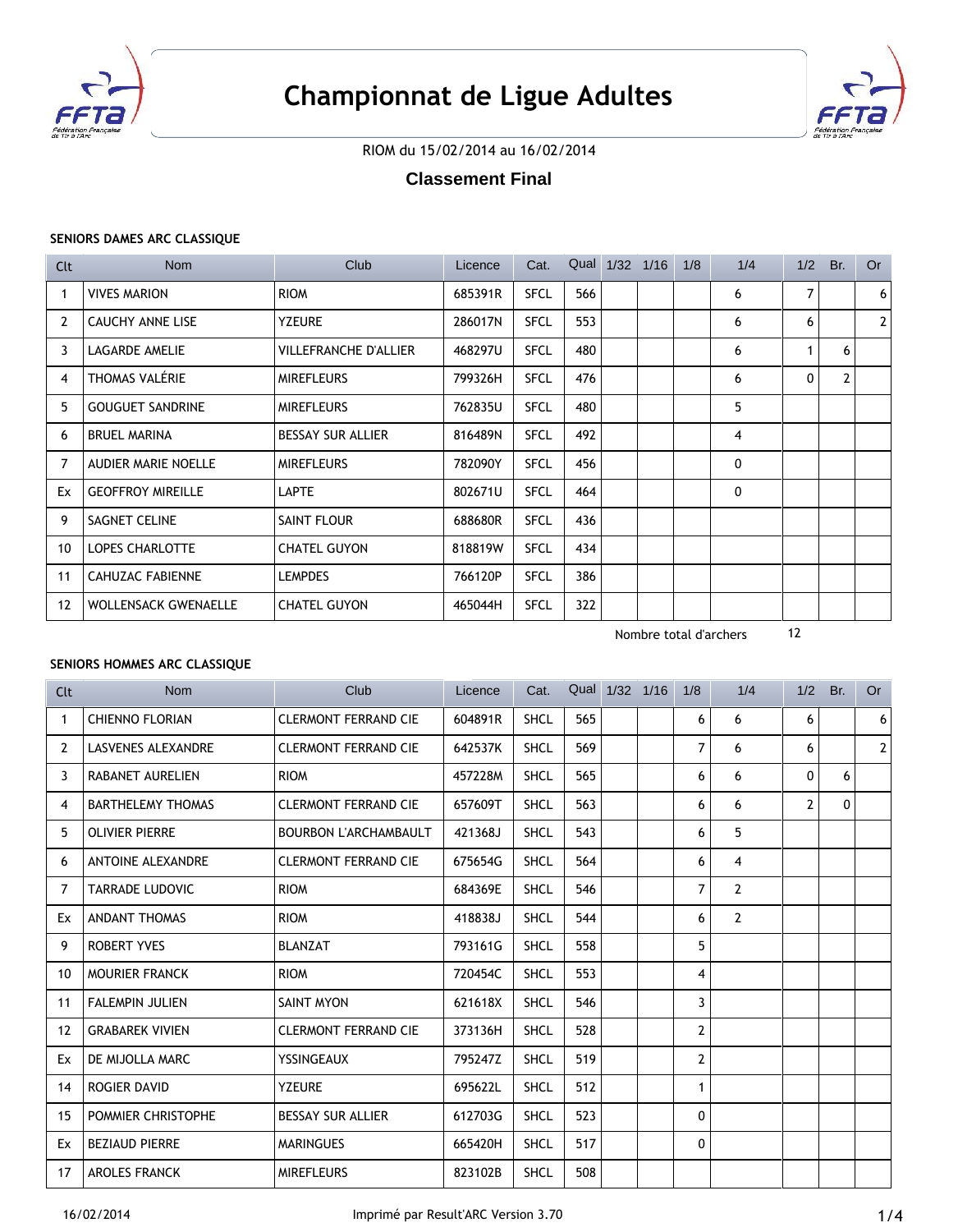| Ex | <b>BLANCHARD DIDIER</b>  | <b>MONTLUCON AS</b>          | 819766A | <b>SHCL</b> | 508 |  |  |  |  |
|----|--------------------------|------------------------------|---------|-------------|-----|--|--|--|--|
| 19 | KOELSCH GREGORY          | <b>ISSOIRE</b>               | 814992L | <b>SHCL</b> | 503 |  |  |  |  |
| 20 | ROUANET CHRISTOPHE       | <b>LAPTE</b>                 | 443825U | <b>SHCL</b> | 502 |  |  |  |  |
| 21 | DAMPIERRE STEPHANE       | <b>YZEURE</b>                | 820817T | <b>SHCL</b> | 497 |  |  |  |  |
| Ex | LAMAU JEAN-LUC           | <b>CHATEL GUYON</b>          | 722867A | <b>SHCL</b> | 497 |  |  |  |  |
| 23 | <b>MALLY PIERRE</b>      | <b>RIOM</b>                  | 797121L | <b>SHCL</b> | 488 |  |  |  |  |
| 24 | RUTKOWSKI QUENTIN        | <b>MONTLUCON AS</b>          | 699249D | <b>SHCL</b> | 485 |  |  |  |  |
| 25 | <b>LECATRE STEPHANE</b>  | <b>CHATEL GUYON</b>          | 789014Z | <b>SHCL</b> | 483 |  |  |  |  |
| 26 | <b>GRUET GILLES</b>      | <b>BESSAY SUR ALLIER</b>     | 820462G | <b>SHCL</b> | 468 |  |  |  |  |
| 27 | <b>GOUGUET GUILLAUME</b> | <b>MIREFLEURS</b>            | 782092A | <b>SHCL</b> | 464 |  |  |  |  |
| 28 | <b>CLAIRE NICOLAS</b>    | <b>VILLEFRANCHE D'ALLIER</b> | 754169Z | <b>SHCL</b> | 463 |  |  |  |  |
| 29 | MONNET NICOLAS           | <b>MIREFLEURS</b>            | 802576R | <b>SHCL</b> | 436 |  |  |  |  |

Nombre total d'archers 29

# **VETERANS DAMES ARC CLASSIQUE**

| Clt | <b>Nom</b>              | <b>Club</b>      | Licence | Cat.        | Qual | 1/32 | 1/16 | 1/8 | 1/4 | 1/2 | Br. | <b>Or</b> |
|-----|-------------------------|------------------|---------|-------------|------|------|------|-----|-----|-----|-----|-----------|
|     | <b>BOULON CHRISTINE</b> | <b>RIOM</b>      | 407834Y | <b>VFCL</b> | 543  |      |      |     |     |     |     |           |
|     | <b>BONNET NADINE</b>    | <b>DOMPIERRE</b> | 339063X | <b>VFCL</b> | 497  |      |      |     |     |     |     |           |
|     | <b>BADUEL MARTINE</b>   | MONTLUCON AS     | 738809D | <b>VFCL</b> | 494  |      |      |     |     |     |     |           |

Nombre total d'archers 3

# **VETERANS HOMMES ARC CLASSIQUE**

| Clt | <b>Nom</b>               | Club                     | Licence | Cat.        |     | Qual 1/32 1/16 | 1/8 | 1/4            | 1/2 | Br. | <b>Or</b>      |
|-----|--------------------------|--------------------------|---------|-------------|-----|----------------|-----|----------------|-----|-----|----------------|
|     | <b>VANDERWEE WILLIAM</b> | <b>YZEURE</b>            | 624609Y | <b>VHCL</b> | 541 |                |     | 6              | 6   |     | 6              |
| 2   | <b>GUITTON MICHEL</b>    | <b>BESSAY SUR ALLIER</b> | 351340S | <b>VHCL</b> | 524 |                |     | 7              | 6   |     | $\overline{4}$ |
| 3   | <b>MODOLO PASCAL</b>     | <b>LEMPDES</b>           | 725954F | <b>VHCL</b> | 516 |                |     | 6              | 0   | 7   |                |
| 4   | <b>MONNERY DIDIER</b>    | <b>YZEURE</b>            | 461761P | <b>VHCL</b> | 501 |                |     | 6              | 4   |     |                |
| 5   | PERIQUOI PATRICK         | <b>LEMPDES</b>           | 724545Z | <b>VHCL</b> | 507 |                |     | 3              |     |     |                |
| 6   | LE MEUR PATRICK          | <b>YZEURE</b>            | 299232C | <b>VHCL</b> | 499 |                |     | $\overline{2}$ |     |     |                |
| Ex  | SOURIOT THIERRY          | <b>LEMPDES</b>           | 730581K | <b>VHCL</b> | 507 |                |     | $\overline{2}$ |     |     |                |
| Ex  | ROBERT JEAN MARIE        | <b>VICHY</b>             | 303774P | <b>VHCL</b> | 527 |                |     | $\overline{2}$ |     |     |                |
| 9   | <b>VACHER THIERRY</b>    | <b>ISSOIRE</b>           | 280856D | <b>VHCL</b> | 495 |                |     |                |     |     |                |
| 10  | <b>BOULON BRUNO</b>      | <b>RIOM</b>              | 424905D | <b>VHCL</b> | 490 |                |     |                |     |     |                |
| 11  | <b>CHENARD ANDRÉ</b>     | <b>MIREFLEURS</b>        | 817799M | <b>VHCL</b> | 485 |                |     |                |     |     |                |
| 12  | <b>CASAGRANDE PIERRE</b> | <b>AURILLAC STADE</b>    | 221664P | <b>VHCL</b> | 452 |                |     |                |     |     |                |

Nombre total d'archers 12

# **SUPER VETERANS DAMES ARC CLASSIQUE**

| Clt | <b>Nom</b>               | Club                     | Licence | Cat.         | Qual 1/32 1/16 1/8 |  | 1/4 | 1/2 | Br. | Or |
|-----|--------------------------|--------------------------|---------|--------------|--------------------|--|-----|-----|-----|----|
|     | <b>VELLUET CATHERINE</b> | <b>BESSAY SUR ALLIER</b> | 792683M | <b>SVFCL</b> | 457                |  |     |     |     |    |
|     | QUENTEL CATHERINE        | <b>RIOM</b>              | 528222E | <b>SVFCL</b> | 530                |  |     |     |     |    |
|     | CHICHERI NICOLE          | LURCY LEVIS              | 466985T | <b>SVFCL</b> | 392                |  |     |     |     |    |

Nombre total d'archers 3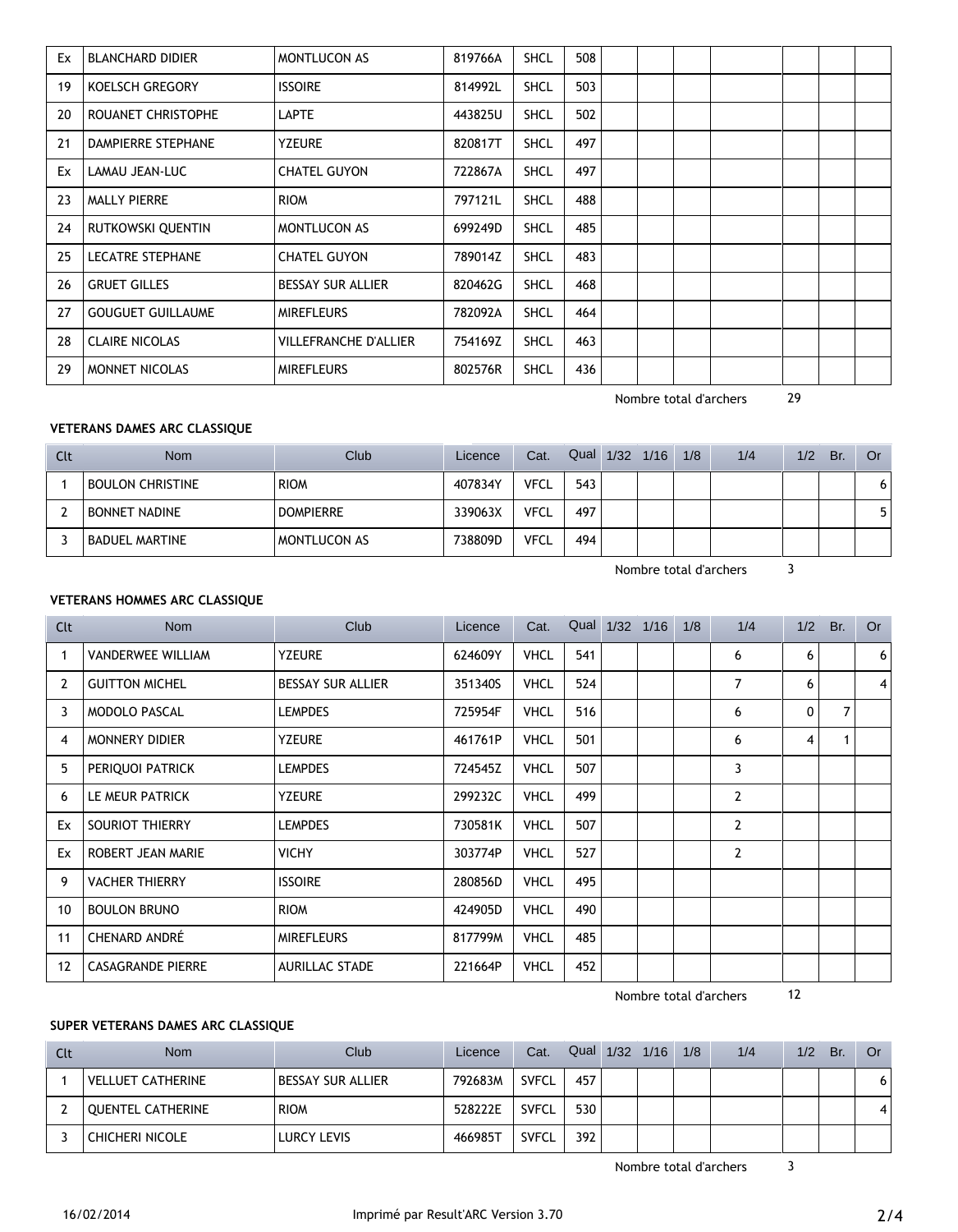## **SUPER VETERANS HOMMES ARC CLASSIQUE**

| Clt | Nom                      | Club                         | Licence | Cat.         | Qual 1/32 1/16 |  | 1/8 | 1/4 | 1/2 | Br. | <b>Or</b> |
|-----|--------------------------|------------------------------|---------|--------------|----------------|--|-----|-----|-----|-----|-----------|
|     | CHICHERI JEAN MARC       | <b>LURCY LEVIS</b>           | 432130G | <b>SVHCL</b> | 533            |  |     | 6   | 6   |     | 6         |
| 2   | <b>MICHAUT MICHEL</b>    | <b>CHATEL GUYON</b>          | 041099Y | <b>SVHCL</b> | 529            |  |     | 6   | 6   |     | 2         |
| 3   | PROVOST CLAUDE           | <b>DOMPIERRE</b>             | 733540B | <b>SVHCL</b> | 526            |  |     | 7   | 4   | 6   |           |
| 4   | <b>FLACARD DOMINIQUE</b> | <b>MONTLUCON AS</b>          | 819785W | <b>SVHCL</b> | 495            |  |     | 7   | 5   | 2   |           |
| 5.  | <b>LEGRAND ALAIN</b>     | <b>VILLEFRANCHE D'ALLIER</b> | 783626T | <b>SVHCL</b> | 456            |  |     | 4   |     |     |           |
| 6   | ROUAULT LIONEL           | <b>DOMPIERRE</b>             | 683046S | <b>SVHCL</b> | 463            |  |     | 3   |     |     |           |
|     | <b>BADON GEORGES</b>     | <b>ISSOIRE</b>               | 739863Z | <b>SVHCL</b> | 427            |  |     | 2   |     |     |           |
| 8   | <b>DELORME YVES</b>      | <b>MIREFLEURS</b>            | 802579U | <b>SVHCL</b> | 464            |  |     |     |     |     |           |
| 9   | <b>VOYER CLAUDE</b>      | <b>VICHY</b>                 | 815531X | <b>SVHCL</b> | 402            |  |     |     |     |     |           |

Nombre total d'archers 9

### **SENIORS DAMES ARC A POULIES**

| Clt | <b>Nom</b>         | Club                | Licence | Cat.        | Qual | 1/32 | 1/16 | 1/8 | 1/4 | 1/2 | Br. | Or |
|-----|--------------------|---------------------|---------|-------------|------|------|------|-----|-----|-----|-----|----|
|     | HENQUELL LAURE     | <b>CHATEL GUYON</b> | 810479F | <b>SFCO</b> | 555  |      |      |     |     |     |     | 6. |
|     | CHAMBREUIL PASCALE | <b>CHATEL GUYON</b> | 783983F | <b>SFCO</b> | 543  |      |      |     |     |     |     |    |
|     | LECATRE CATHERINE  | <b>CHATEL GUYON</b> | 789016B | <b>SFCO</b> | 534  |      |      |     |     |     |     |    |

Nombre total d'archers 3

### **SENIORS HOMMES ARC A POULIES**

| Clt | <b>Nom</b>             | Club                         | Licence | Cat.        | Qual | 1/32 | 1/16 | 1/8 | 1/4 | 1/2 | Br. | <b>Or</b> |
|-----|------------------------|------------------------------|---------|-------------|------|------|------|-----|-----|-----|-----|-----------|
|     | <b>DISSART FABIEN</b>  | <b>VICHY</b>                 | 307627C | <b>SHCO</b> | 572  |      |      |     | ⇁   | 6   |     | 6         |
| 2   | <b>LAURENS FLORIAN</b> | <b>CHAMALIERES</b>           | 435866T | <b>SHCO</b> | 562  |      |      |     |     | 6   |     | 4         |
| 3   | DHOTE FLAVIEN          | <b>THIERS</b>                | 695175A | <b>SHCO</b> | 571  |      |      |     | 6   | 0   | 6   |           |
| 4   | MEGRET JULIEN          | <b>RIOM</b>                  | 276842R | <b>SHCO</b> | 575  |      |      |     | 6   | C.  | 4   |           |
| 5.  | DUPOUX JEROME          | SAINT MYON                   | 714535U | <b>SHCO</b> | 556  |      |      |     | 5   |     |     |           |
| 6   | <b>LAFAYE BENOIT</b>   | <b>VILLEFRANCHE D'ALLIER</b> | 459286Z | <b>SHCO</b> | 553  |      |      |     | 3   |     |     |           |
|     | DUPECHOT SYLVAIN       | <b>YZEURE</b>                | 597830R | <b>SHCO</b> | 567  |      |      |     |     |     |     |           |
| 8   | SIGNORET RICHARD       | SAINT MYON                   | 663458A | <b>SHCO</b> | 550  |      |      |     | 0   |     |     |           |

Nombre total d'archers 8

# **VETERANS DAMES ARC A POULIES**

| Clt | <b>Nom</b>               | Club             | Licence | Cat.        | Qual | $1/32$ $1/16$ | 1/8 | 1/4 | 1/2 | Br. | 0r |
|-----|--------------------------|------------------|---------|-------------|------|---------------|-----|-----|-----|-----|----|
|     | DELECLUSE CORINNE        | <b>DOMPIERRE</b> | 339062W | <b>VFCO</b> | 549  |               |     |     |     |     | O  |
|     | <b>BARSSE CHRISTELLE</b> | <b>RIOM</b>      | 734075H | <b>VFCO</b> | 540  |               |     |     |     |     |    |
|     | <b>DAM PATRICIA</b>      | LEMPDES          | 452247Y | <b>VFCO</b> | 537  |               |     |     |     |     |    |

Nombre total d'archers 3

## **VETERANS HOMMES ARC A POULIES**

| Clt | <b>Nom</b>                  | Club             | Licence | Cat.        | Qual | 1/32 | 1/16 | 1/8 | 1/4 | 1/2 | Br. | Or |
|-----|-----------------------------|------------------|---------|-------------|------|------|------|-----|-----|-----|-----|----|
|     | DELECLUSE BERNARD           | <b>DOMPIERRE</b> | 339064Y | <b>VHCO</b> | 561  |      |      |     |     |     |     |    |
|     | WIRRIG BERNARD              | LAPTE            | 393342W | <b>VHCO</b> | 565  |      |      |     |     |     |     |    |
|     | <b>COMBELLES JEANPIERRE</b> | AURILLAC STADE   | 412379N | <b>VHCO</b> | 555  |      |      |     |     |     |     |    |